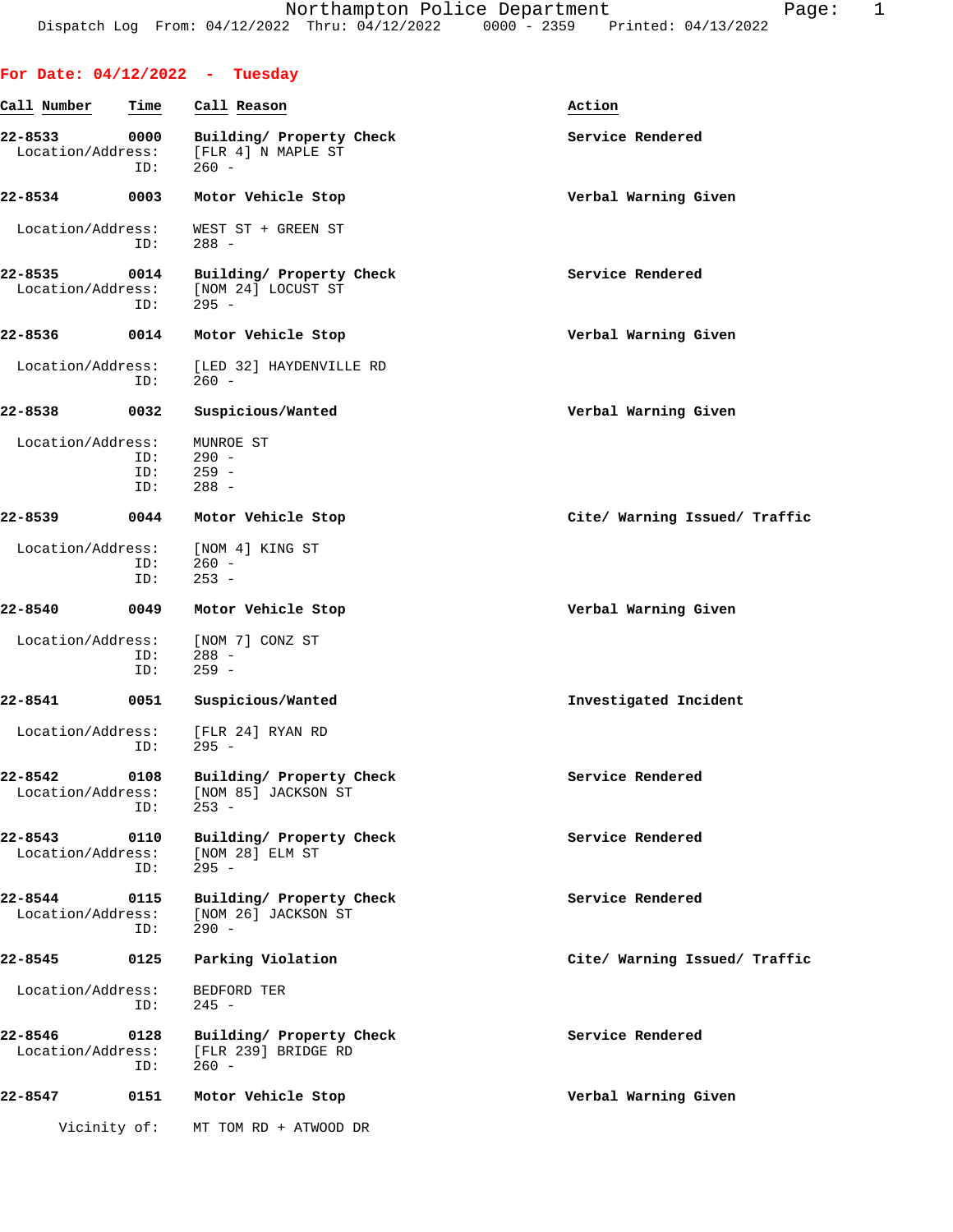|                                                                  | Dispatch Log From: 04/12/2022 Thru: 04/12/2022 0000 - 2359 Printed: 04/13/2022       | Northampton Police Department<br>2<br>Page: |
|------------------------------------------------------------------|--------------------------------------------------------------------------------------|---------------------------------------------|
| ID:<br>ID:                                                       | $290 -$<br>$290 -$                                                                   |                                             |
| 22-8549<br>0204<br>Location/Address:<br>ID:                      | Building/ Property Check<br>[FLR 13] RIVERSIDE DR<br>$295 -$                         | Service Rendered                            |
| 22-8551<br>0226                                                  | Parking Violation                                                                    | Cite/ Warning Issued/ Traffic               |
| Location/Address:<br>ID:                                         | KENSINGTON AVE<br>$245 -$                                                            |                                             |
| 22-8554<br>Location/Address:<br>ID:                              | 0437 Traffic Enforcement/ Radar<br>[FLR 272] LOCUST ST<br>$295 -$                    | Service Rendered                            |
| 22-8555<br>0440<br>Location/Address: [FLR] MAIN ST<br>ID:        | Park and Walk<br>$253 -$                                                             | Service Rendered                            |
| 22-8558<br>0718                                                  | Traffic Enforcement/ Radar                                                           | Cite/ Warning Issued/ Traffic               |
| Location:<br>ID:                                                 | [NOM 2444] CITY WIDE<br>$208 -$                                                      |                                             |
| 22-8559<br>0742<br>Location/Address:<br>ID:<br>ID:               | Alarm/ Burglar/ Holdup Panic<br>[NOM 2811] ATWOOD DR<br>$236 -$<br>$295 -$           | False Alarm                                 |
| 22-8560<br>0755                                                  | Parking Violation                                                                    | Cite/ Warning Issued/ Traffic               |
| Location/Address:<br>ID:                                         | MANDELLE RD + KENSINGTON AVE<br>$295 -$                                              |                                             |
| 22-8561<br>0811                                                  | Parking Violation                                                                    | Investigated Incident                       |
| Location/Address:<br>ID:                                         | STODDARD ST + PROSPECT ST<br>$295 -$                                                 |                                             |
| 22-8562<br>0831                                                  | Traffic Accident                                                                     | Cite/ Warning Issued/ Traffic               |
| Location/Address: [FLR 142] MAIN ST<br>ID:<br>Refer To Accident: | 187 -<br>$22 - 128 - AC$                                                             |                                             |
| 22-8563<br>0832<br>Location/Address:<br>ID:<br>ID:               | Trespassing/ Unwanted Guest<br>[NOM 2176] MARKET ST<br>$236 -$<br>$298 -$<br>$230 -$ | Report Done                                 |
| Refer To Incident:                                               | $22 - 676 - OF$                                                                      |                                             |
| 22-8565<br>0904                                                  | Parking Violation                                                                    | Investigated Incident                       |
| Vicinity of:<br>ID:<br>ID:                                       | [LED] KENNEDY RD<br>187 -<br>$262 -$                                                 |                                             |
| 22-8567<br>0929<br>Location/Address:<br>ID:<br>ID:               | Investigation<br>INDUSTRIAL DR<br>$247 -$<br>$207 -$                                 | Service Rendered                            |
| Refer To Incident:                                               | $22 - 670 - OF$                                                                      |                                             |
| 22-8568<br>1028<br>Location/Address:<br>ID:                      | Public Service, Check Welfare<br>[FLR 455] OAK ST<br>187 -                           | Service Rendered                            |
| 22-8569<br>1050                                                  | Motor Vehicle Stop                                                                   | Cite/ Warning Issued/ Traffic               |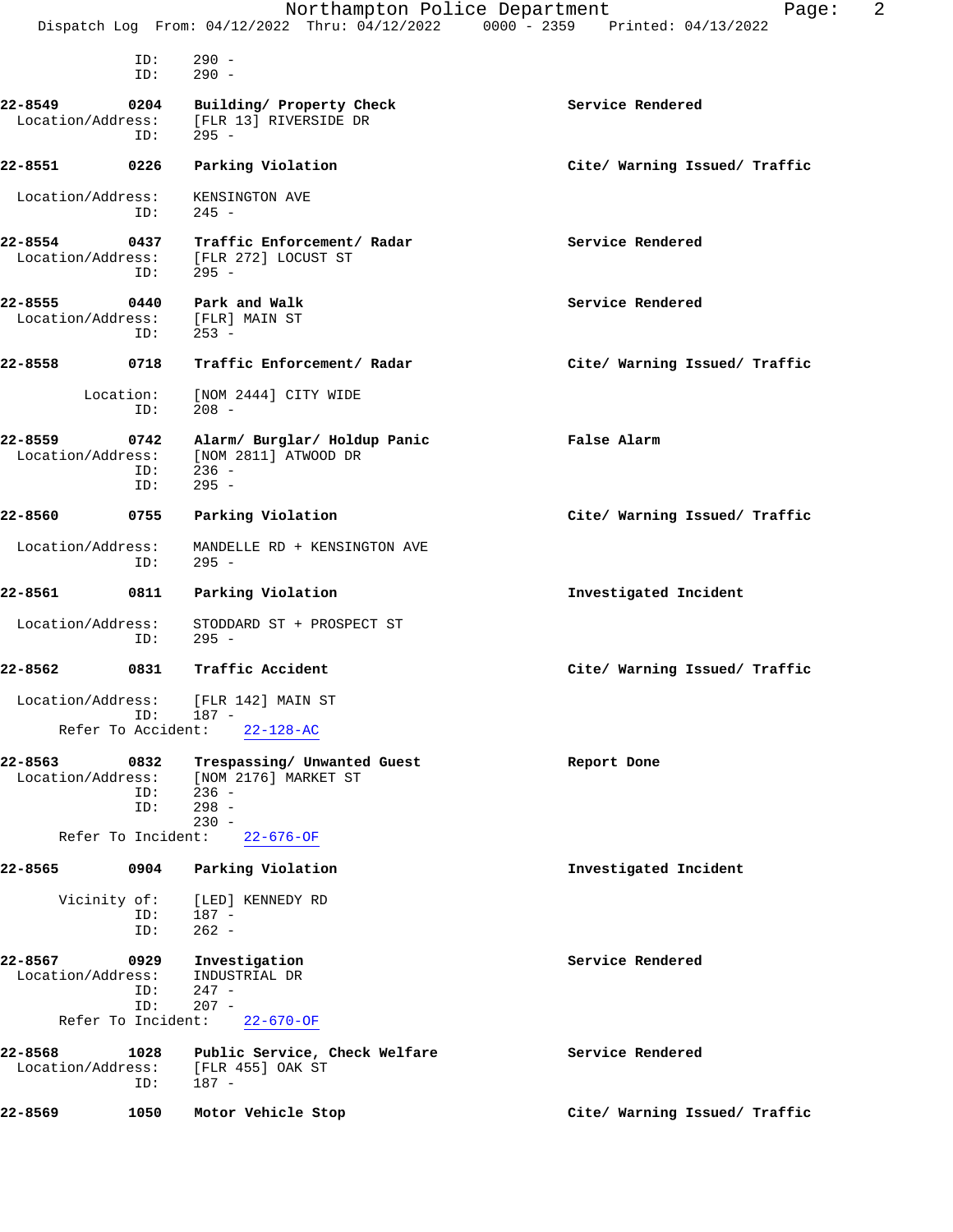|                                      |                          | Northampton Police Department<br>Dispatch Log From: 04/12/2022 Thru: 04/12/2022 0000 - 2359 Printed: 04/13/2022 |                          | Page: | 3 |
|--------------------------------------|--------------------------|-----------------------------------------------------------------------------------------------------------------|--------------------------|-------|---|
| Location/Address:                    | ID:                      | BRIDGE ST<br>$298 -$<br>$230 -$                                                                                 |                          |       |   |
| 22-8571<br>Location/Address:         | 1105<br>ID:              | Trespassing/ Unwanted Guest<br>[NOM 767] MAIN ST<br>$298 -$                                                     | Service Rendered         |       |   |
|                                      | ID:<br>ID:               | $230 -$<br>$236 -$<br>$236 -$                                                                                   |                          |       |   |
| 22-8572                              | 1109                     | Motor Vehicle Stop                                                                                              | Arrest Male 18yrs & Over |       |   |
| Location/Address:                    | ID:                      | [NOM 2455] KING ST<br>$298 -$<br>$230 -$                                                                        |                          |       |   |
|                                      | ID:<br>Refer To Arrest:  | $197 -$<br>$22 - 135 - AR$                                                                                      |                          |       |   |
| 22-8574                              | 1214                     | Traffic, Complaint/Hazard                                                                                       | Investigated Incident    |       |   |
| Location/Address:                    | ID:                      | [FLR] CHESTNUT ST + MAIN ST<br>$187 -$                                                                          |                          |       |   |
| 22-8575                              | 1224                     | Alarm/ Burglar/ Holdup Panic                                                                                    | Investigated Incident    |       |   |
| Location/Address:                    | ID:                      | [FLR] HICKORY DR + RYAN RD<br>$262 -$                                                                           |                          |       |   |
| 22-8579                              | 1317                     | Assist/ Service Calls                                                                                           | Investigated Incident    |       |   |
| Location/Address:                    | ID:<br>ID:<br>ID:<br>ID: | [NOM 933] MAIN ST<br>$262 -$<br>$187 -$<br>$236 -$<br>$187 -$                                                   |                          |       |   |
| 22-8580<br>Location/Address:         | 1343<br>ID:              | Property, Lost/Found<br>[NOM 54] WEST ST<br>$126 -$                                                             | Report Done              |       |   |
| Refer To Incident:                   |                          | $22 - 678 - OF$                                                                                                 |                          |       |   |
| Location/Address:                    | ID:                      | 22-8581 1359 Assist/ Service Calls<br>BRIDGE ST + LINCOLN AVE<br>$236 -$                                        | Service Rendered         |       |   |
| 22-8582                              | 1406                     | Harassment / Stalking                                                                                           | Investigated Incident    |       |   |
| Location/Address:                    | ID:<br>ID:<br>ID:        | [NOM 92] HAMPTON AVE<br>$262 -$<br>$298 -$<br>$230 -$<br>$197 -$                                                |                          |       |   |
|                                      |                          | Refer To Incident: 22-679-OF                                                                                    |                          |       |   |
| 22-8583<br>Location/Address: MAIN ST | ID:<br>ID:               | 1421 Investigation<br>$247 -$<br>$207 -$<br>Refer To Incident: 22-672-OF                                        | Service Rendered         |       |   |
|                                      |                          |                                                                                                                 |                          |       |   |
| 22-8584                              | ID:                      | 1426 Public Service, Check Welfare<br>Location/Address: [NOM 9] FRUIT ST<br>$298 -$<br>$230 -$                  | Service Rendered         |       |   |
| 22-8585<br>Location/Address:         | 1434<br>ID:              | Assault*<br>[NOM 188] CENTER ST<br>247 -                                                                        | Report Done              |       |   |

Refer To Incident: 22-680-OF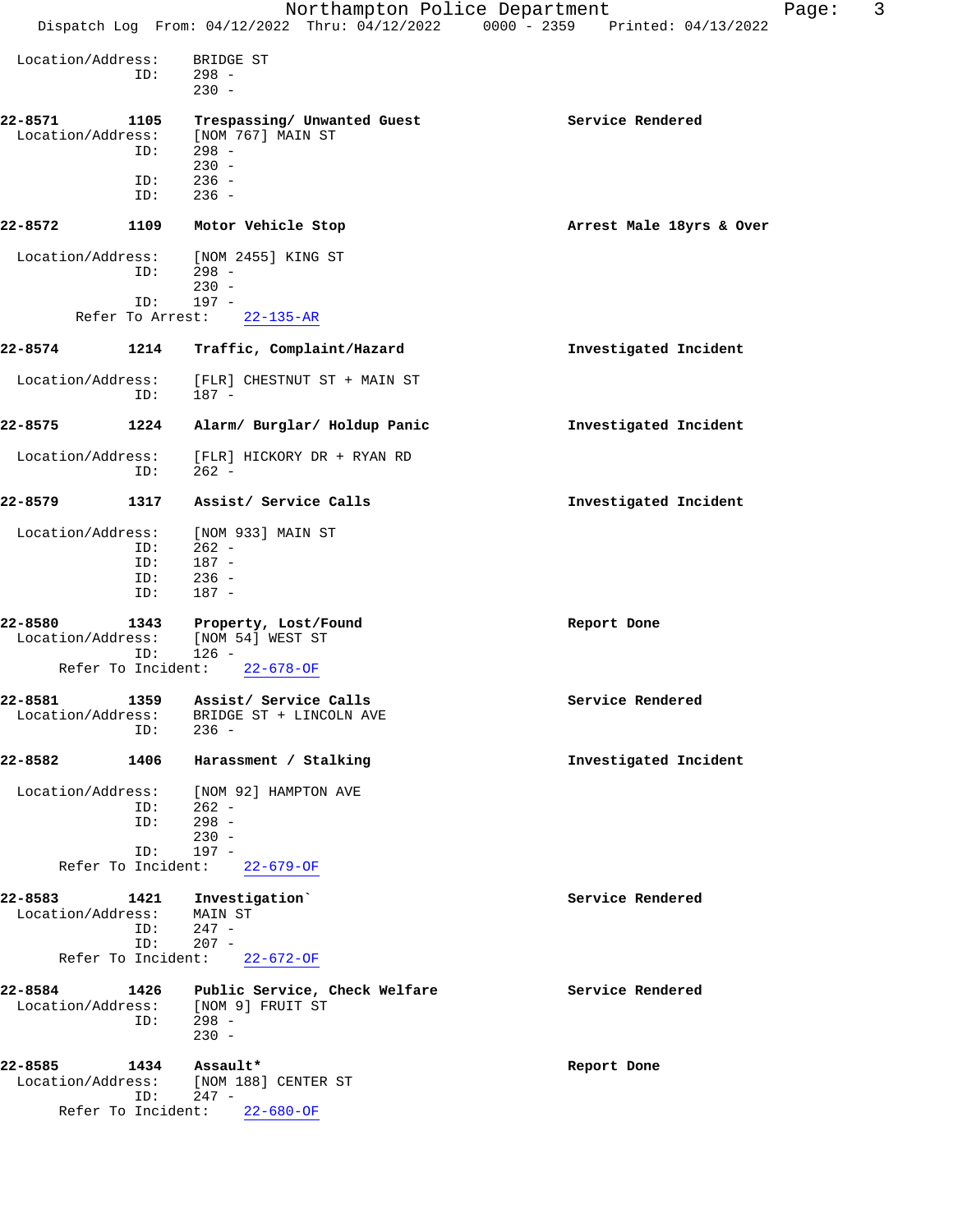| 22-8586            | 1445       | Traffic Accident                                       | Investigated Incident         |
|--------------------|------------|--------------------------------------------------------|-------------------------------|
| Location/Address:  |            | BRIDGE ST                                              |                               |
|                    | ID:        | $242 -$                                                |                               |
|                    | ID:        | $248 -$                                                |                               |
| 22-8588            | 1500       | Animal                                                 | Investigated Incident         |
| Location/Address:  |            | [FLR 609] SPRUCE HILL AVE                              |                               |
|                    | ID:        | 294 -<br>$203 -$                                       |                               |
|                    | ID:        | $427 -$                                                |                               |
|                    |            | Refer To Incident: 22-683-OF                           |                               |
| 22-8589            | 1534       | DISABLED MV                                            | Service Rendered              |
| Location/Address:  |            | BRIDGE RD + KING ST                                    |                               |
|                    | ID:        | $287 -$                                                |                               |
| 22-8591            | 1541       | Traffic Accident                                       | Investigated Incident         |
| Location/Address:  |            | [NOM 28] ELM ST                                        |                               |
|                    | ID:        | 248 -                                                  |                               |
| 22-8593            |            | 1554 ASSIST OTHER AGENCY                               | Service Rendered              |
|                    |            | Location/Address: [NOM 28] ELM ST                      |                               |
|                    | ID:        | 294 -<br>$203 -$                                       |                               |
|                    |            |                                                        |                               |
| 22-8594            | 1557       | Warrant Service                                        | Arrest Female 18yrs & Over    |
| Vicinity of:       |            | [NOM 1949] MAIN ST                                     |                               |
|                    | ID:<br>ID: | - 292 -<br>$242 -$                                     |                               |
|                    | ID:        | $287 -$                                                |                               |
|                    |            | Refer To Arrest: 22-136-AR                             |                               |
| 22-8595            | 1559       | Theft/ Larceny                                         | Report Done                   |
|                    | ID:        | Location/Address: [NOM 2241] EASTHAMPTON RD<br>$242 -$ |                               |
|                    | ID:        | $242 -$                                                |                               |
| Refer To Incident: |            | $22 - 681 - OF$                                        |                               |
| 22-8596            |            | 1609 Traffic, Complaint/Hazard                         | Person Gone                   |
| Location/Address:  |            | [LED] AUDUBON RD                                       |                               |
|                    |            | $ID: 248 -$                                            |                               |
| 22-8597            | 1613       | Alarm/ Burglar/ Holdup Panic                           | False Alarm/City              |
| Location/Address:  | ID:        | [NOM 1743] CONZ ST<br>$287 -$                          |                               |
|                    | ID:        | $242 -$                                                |                               |
| 22-8599            | 1635       | Animal                                                 | Verbal Warning Given          |
|                    |            |                                                        |                               |
| Location/Address:  | ID:        | [FLR 609] SPRUCE HILL AVE<br>$427 -$                   |                               |
|                    | ID:        | $294 -$                                                |                               |
| Refer To Incident: |            | $203 -$<br>$22 - 683 - 0F$                             |                               |
| 22-8601            |            |                                                        |                               |
|                    | 1639       | Traffic, Complaint/Hazard                              | Area Search Negative          |
| Location/Address:  | ID:        | [FLR] BURTS PIT RD + FLORENCE RD<br>$248 -$            |                               |
|                    |            |                                                        |                               |
| 22-8602            | 1650       | Motor Vehicle Stop                                     | Cite/ Warning Issued/ Traffic |
| Vicinity of:       |            | [NOM 1225] BRIDGE ST                                   |                               |
|                    | ID:        | $242 -$                                                |                               |
| 22-8603            | 1654       | Motor Vehicle Stop                                     | Cite/ Warning Issued/ Traffic |
|                    |            |                                                        |                               |